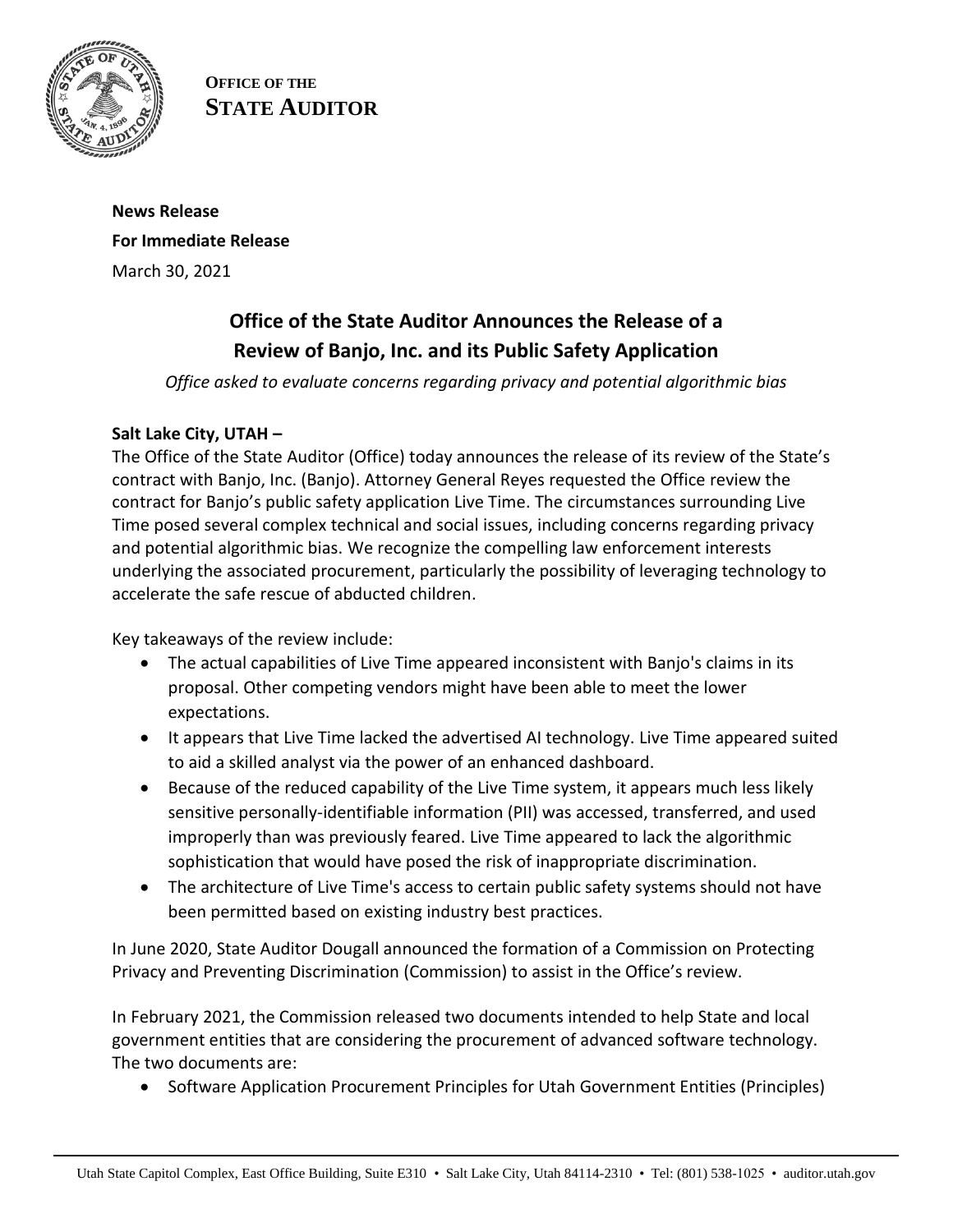Questions from the Commission on Protecting Privacy and Preventing Discrimination (Questions)

The application of these recently released principles to the original RFP likely would have avoided the pitfalls encountered.

State Auditor John Dougall said, "I recognize the challenges of finding innovative ways to better perform critical government functions. I also understand the complexities of translating one's vision into operational tools. I commend government entities who continually strive to strengthen operations while saving money, despite the hurdles encountered pursuing those objectives."

The news release, the Review, the Principles and the Questions are found at [auditor.utah.gov.](https://auditor.utah.gov/news/)

### The Review is found specifically at: <https://reporting.auditor.utah.gov/servlet/servlet.FileDownload?file=0151K0000042i9lQAA>

"Software Application Procurement Principles for Utah Government Entities" is found at [https://auditor.utah.gov/wp-content/uploads/sites/6/2021/02/Office-of-the-State-Auditor-Software-Application-](https://auditor.utah.gov/wp-content/uploads/sites/6/2021/02/Office-of-the-State-Auditor-Software-Application-Procurement-Principles-Privacy-and-Anti-Discrimination-Feb-2-2021-Final.pdf)[Procurement-Principles-Privacy-and-Anti-Discrimination-Feb-2-2021-Final.pdf](https://auditor.utah.gov/wp-content/uploads/sites/6/2021/02/Office-of-the-State-Auditor-Software-Application-Procurement-Principles-Privacy-and-Anti-Discrimination-Feb-2-2021-Final.pdf)

"Questions from the Commission on Protecting Privacy and Preventing Discrimination" is found at [https://auditor.utah.gov/wp-content/uploads/sites/6/2021/02/Office-of-the-State-Auditor-Questions-to-help-](https://auditor.utah.gov/wp-content/uploads/sites/6/2021/02/Office-of-the-State-Auditor-Questions-to-help-Procuring-Agencies-_-Entities-with-Software-Procurement-Feb-1-2021-Final.pdf)Procuring-Agencies- -Entities-with-Software-Procurement-Feb-1-2021-Final.pdf

### **About the Office of the State Auditor**

The Office of the State Auditor provides Utah taxpayers and government officials with an independent assessment of financial operation, statutory compliance, and performance management for state and local government.

Specific activities of the Office include performing financial audits, conducting federal funds compliance audits, providing local government oversight, conducting agency and program performance audits, performing fraud and compliance audits, and operating the State Auditor Hotline for citizens to report suspected financial issues or improprieties. These capabilities strengthen Utah State Government and help taxpayers have confidence in the integrity of Utah's government agencies.

The Office also provides interactive graphical tools to help taxpayers and policymakers gain greater insight into governmental financial activities.

The State Auditor is a Constitutional Officer of the State of Utah, elected directly by the state's citizens every 4 years. The role of the Utah State Auditor is authorized in Article VII, Section 15 of the Utah Constitution. For more information, see [auditor.utah.gov.](http://auditor.utah.gov/)